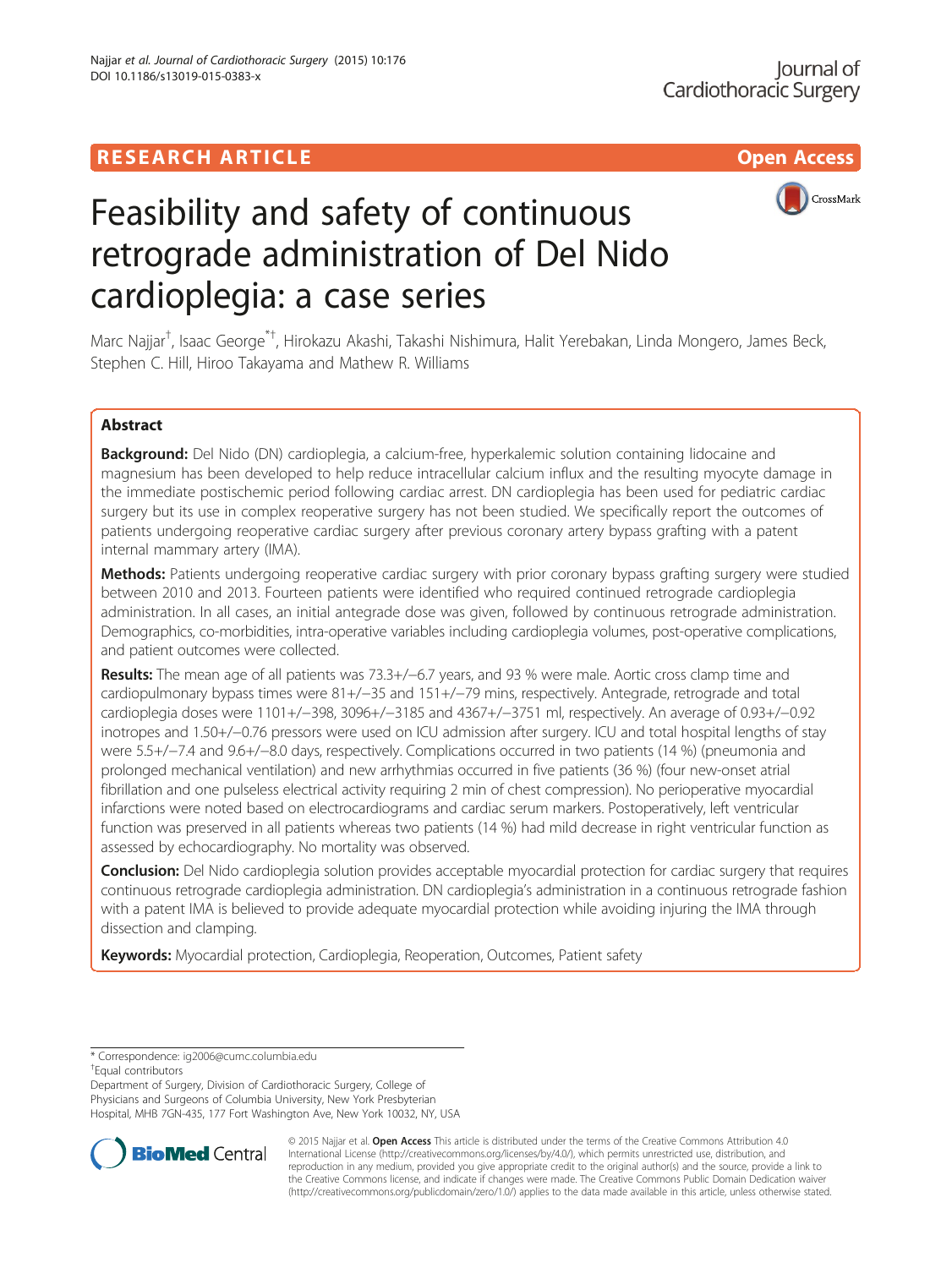#### Background

Retrograde cardioplegia via the coronary sinus has become an essential method to deliver cardioplegia to the left ventricle, particularly in the setting of critical coronary stenosis, aortic insufficiency, or other factors precluding antegrade cardioplegia administration [[1](#page-4-0)]. Patent bypass grafts after coronary artery bypass grafting (CABG), such as an internal mammary artery (IMA) graft, can prevent full cardioplegic arrest if unable to be isolated and clamped; in this situation, continuous retrograde cardioplegia has been administered using whole blood cardioplegia with reduced potassium concentration to achieve ventricular fibrillatory arrest. The most popular technique to deal with a patent IMA is to clamp both the aorta and the patent graft and administer antegrade and retrograde cardioplegia [\[2](#page-4-0)]. However, if an area of the myocardium is very dependent on the patent IMA, clamping the graft may cause inadequate myocardial protection. Moreover, the dissection and clamping of the IMA have been linked with the associated morbidity and mortality of the procedure as they could cause inadvertent injury to the graft [[3\]](#page-4-0). Other groups have reported satisfactory results with selective use of continuous retrograde cardioplegia administration in patients whose IMA was deemed technically challenging to safely dissect and clamp [[2, 4\]](#page-4-0).

Del Nido cardioplegia (DN) (Compass- Baxter Healthcare Inc., Edison, NJ) has been in use for over 20 years in the pediatric populations. It is delivered cold (4 °C) at a ratio of one part blood to four parts crystalloid, and achieves arrest using a low calcium, hyperkalemic solution with lidocaine and magnesium additive for a total volume of 1 L [\[5](#page-4-0)–[8](#page-4-0)]. After mixture of the blood and crystalloid components, the final concentrations of Na<sup>+</sup>,  $K^+$  and  $Ca^{2+}$  in the DN solution are respectively: 38, 22 and 0.24 mmol/L. The safety of its use in adult cardiac surgery has been recently reported in three series from our institution evaluating specific situations of cardiac surgeries [[9](#page-4-0)–[11\]](#page-4-0). These studies showed that DN cardioplegia could be safely used in patients undergoing CABG for acute myocardial infarction (AMI), aortic valve replacement (AVR) or isolated reoperative AVR. They all showed that morbidity and mortality in patients receiving DN cardioplegia is comparable to those of patients receiving standard whole blodd (WB) cardioplegia. We report our use of DN cardioplegia given as a continuous retrograde infusion in the setting of complex, reoperative cardiac surgeries with a patent prior IMA unable to be isolated. DN solution given in a continuous retrograde fashion is, unlike the original solution, made of four units of blood to one unit of crystalloid in order to reduce hemodilution.

#### **Methods**

All patients who underwent reoperative cardiac surgeries after prior CABG between 2010 and 2013 were reviewed retrospectively, and a total of 14 patients were identified who received continuous retrograde DN. In all cases, a patent IMA was present and was not clamped during cross-clamp. Patient characteristics were collected, including age, gender, body surface area, pre-operative comorbidities and surgical risk factors [hyperlipidemia, prior myocardial infarct (MI), hypertension, stroke, chronic obstructive pulmonary disease, chronic kidney disease with baseline creatinine >2.0 mg/dL, atrial fibrillation, congestive heart failure by New York Heart Association functional classification, prior CABG], left ventricular ejection fraction (LVEF), number of inotropes and vasopressors on intensive care unit (ICU) admission, days on ventilator, length of postoperative ICU stay (ICULOS), total post-operative hospital length of stay (THLOS), in-hospital mortality, and post-operative complications [transfusion, sepsis or endocarditis, sternal wound infection, gastrointestinal bleeding, MI, reoperation for bleeding, acute renal injury, stroke, transient ischemic attach, need for permanent pacemaker, prolonged mechanical ventilation and need for reintubation]. This study met all guidelines of the Institutional Review Board of Columbia University Medical Center.

Using mild systemic hypothermia (32–34 ° C), antegrade cardioplegia was first administered after cross clamp (XC) (500–1000 cc), followed by 500–750 cc retrograde. DN cardioplegia was the only cardioplegia solution used and was delivered at a temperature of 4 ° C. For the initial antegrade and retrograde doses, the solution was administered as a 1:4 blood to crystalloid ratio with concentrations of Na<sup>+</sup>, K<sup>+</sup>, Ca<sup>2+,</sup> Mg<sup>2+</sup> and lidocaine of respectively: 38, 22, 0.24, 6.6 and 104 mg/L. Once ventricular fibrillation was achieved (typically at approximately 1 L), cardioplegia was switched to continuous retrograde using a 4:1 blood to crystalloid ratio to prevent hemodilution, the modified solution has concentrations of Na<sup>+</sup>, K<sup>+</sup>, Ca<sup>2+,</sup> Mg<sup>2+</sup> and lidocaine of respectively: 115, 9.2, 1, 2.4 and 26 mg/L (Tables 1 and [2](#page-2-0)).

Table 1 Composition of del Nido Cardioplegia (before mixing with blood)

|                          | Whole Blood<br>Cardioplegia | del Nido<br>Cardioplegia |
|--------------------------|-----------------------------|--------------------------|
| Carrier (1 L)            | D <sub>5</sub> W            | Plasma-lyte A            |
| Blood: Crystalloid ratio | 4:1                         | 1:4                      |
| KCI (mEg)                | 80                          | 26                       |
| $NaHCO3$ (mEq)           | 30                          | 13                       |
| Mannitol (g)             | 12.5                        | 3.3                      |
| Lidocaine (mg)           | 0                           | 130                      |
| Magnesium (g)            | 0                           | $\mathcal{P}$            |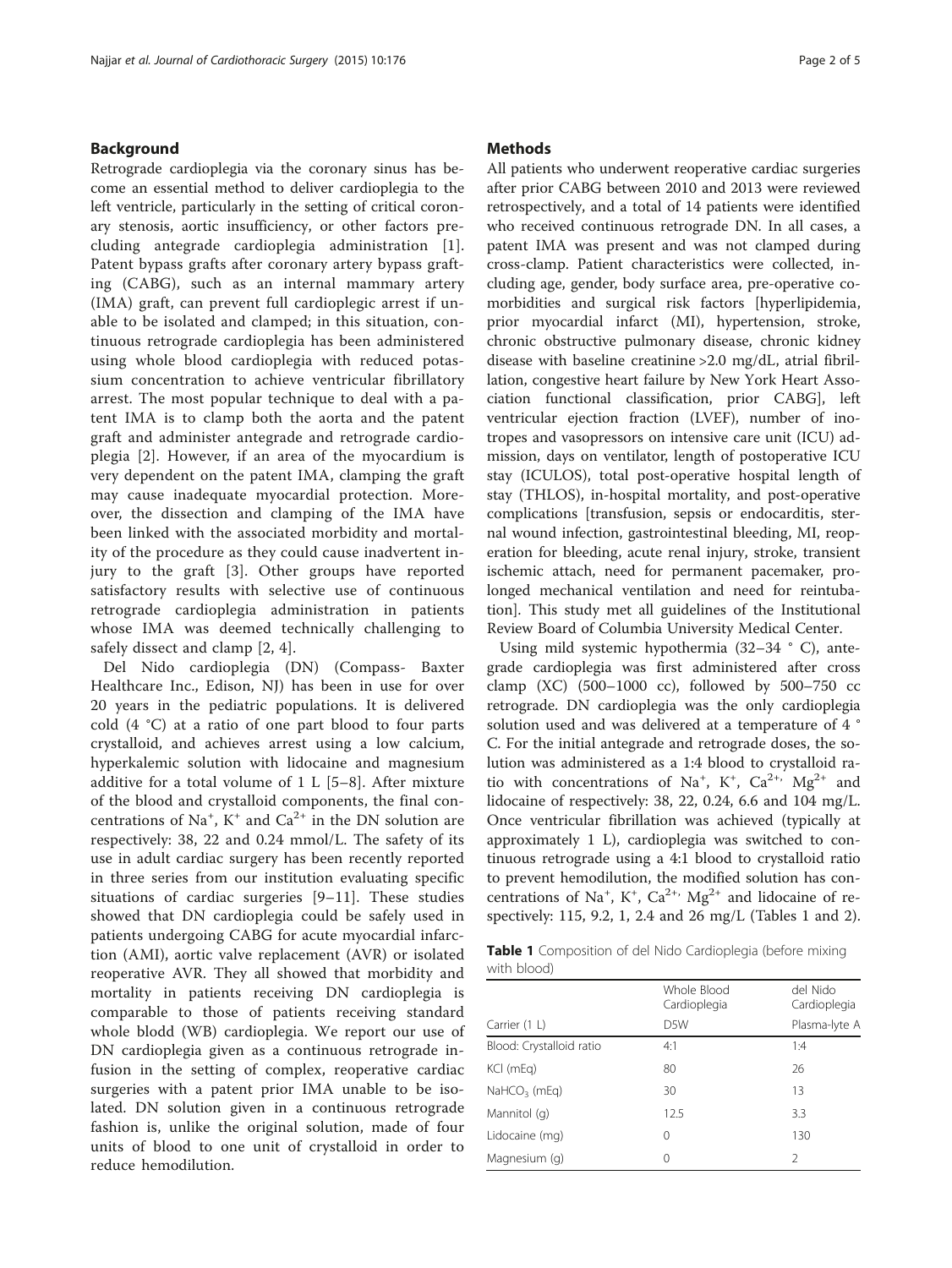<span id="page-2-0"></span>Table 2 Final concentrations in del Nido Cardioplegia solutions (after mixing with blood)

|                          | Initial single dose antegrade<br>and retrograde | Continuous<br>retrograde |
|--------------------------|-------------------------------------------------|--------------------------|
| Carrier                  | Plasma-lyte A                                   | Plasma-lyte A            |
| Blood: Crystalloid ratio | 1:4                                             | 4:1                      |
| $K^+$ (mmol/L)           | 22                                              | 9.2                      |
| $Na+$ (mmol/L)           | 38                                              | 115                      |
| $Ca2+$ (mmol/L)          | 0.24                                            | 1.0                      |
| Lidocaine (mg/L)         | 104                                             | 26                       |
| $Mq^{2+}$ (mmol/L)       | 6.6                                             | 7.4                      |

Retrograde flow was maintained at approximately 40 ml/ kg/min for a coronary sinus pressure of 20–30 mmHg. Particular attention was made to continuously check the coronary sinus balloon pressure and maintain it at 20– 30 mmHg and to frequently watch the left main coronary ostia to check for blood return. No redosing was required. However, if significant electrical activity was encountered, a full 1:4 dose cardioplegia dose would have been given retrograde or via the coronary ostia.

Cardioplegia was intermittently interrupted for less than 5 min for the purposes of visualization, especially during valve debridement and when placing annular sutures in the left coronary sinus. The operative details that were collected included cardiopulmonary bypass (CPB) and XC time, ischemic time, doses of antegrade and retrograde cardioplegia, lowest body temperature and number of transfusions.

#### Results

# Patient demographics

The baseline pre-operative patients' characteristics are summarized in Table 3. Mean age was  $73.3 \pm 6.7$  years (range 61–83 years). Thirteen patients (93 %) were males, and most of them (86 %) had hypertension and dyslipidemia. Mean LVEF was  $44 \pm 16$  %. The types of reoperative surgeries were as follows: nine isolated Aortic Valve Replacement (AVR), 1 isolated Mitral Valve Replacement (MVR), 1 AVR/MVR/Tricuspid Valve Repair (TVr), 1 CABG/AVR/Mitral Valve repair (MVr), 1 MVR/TVr, and 1 Aortic dissection repair. Mean Society of Thoracic Surgeon predicted risk of mortality score was  $4.3 \pm 2.1$ .

# Intra-operative variables

Total CPB and XC times were within an acceptable range,  $151 \pm 79$  and  $81 \pm 35$  min respectively, and no intraoperative complications related to cardioplegia administration were noted. Antegrade, retrograde and total cardioplegia doses were  $1101 \pm 398$ ,  $3096 \pm 3185$  and  $4367 \pm 3751$  ml, respectively. Ventricular fibrillation was achieved in all patients. Mechanical circulatory support

#### Table 3 Baseline Demographics

| Number                                 | 14              |
|----------------------------------------|-----------------|
| Age, year (mean $\pm$ SD)              | $73.3 \pm 6.7$  |
| Male, n (%)                            | 13 (93)         |
| BMI, kg/m <sup>2</sup> (mean $\pm$ SD) | $27 \pm 4.0$    |
| BSA $m^2$ (mean $\pm$ SD)              | $1.97 \pm 0.16$ |
| Diabetes, n (%)                        | 5(36)           |
| Hypertension, n (%)                    | 12 (86)         |
| Dyslipidemia (%)                       | 12 (86)         |
| COPD, n (%)                            | 2(14)           |
| PVD, n (%)                             | 4 (29)          |
| Stroke, n (%)                          | 2(14)           |
| Atrial fibrillation, n (%)             | 5(36)           |
| Creatinine, $> 2$ (mg/dL) n (%)        | 2(14)           |
| LVEF, % (mean $\pm$ SD)                | $44 \pm 16$     |
| NYHA grade (mean $\pm$ SD)             | $2.1 \pm 1.1$   |
| STS score (mean $\pm$ SD)              | $4.3 \pm 2.1$   |

Definitions: BMI body mass index, BSA body surface area, COPD chronic obstructive pulmonary disease, PVD peripheral vascular disease, LVEF left ventricular ejection fraction, NYHA New York Heart Association, STS society of thoracic surgery

was not required in any patient whereas an intra-aortic balloon pump was placed in only one patient. The intraoperative measurements are summarized in Table 4.

#### Postoperative outcomes

Postoperative complications occurred in two patients (14 %), both had pneumonia complicated by sepsis and a prolonged mechanical ventilation time (8 and 24 days). Five patients (36 %) had new arrhythmias postoperatively (four had new-onset atrial fibrillation and one had pulseless electrical activity requiring 2 min of chest compression). ICULOS and THLOS were respectively  $5.5 \pm$ 7.4 and  $9.6 \pm 8.0$  days. On average, patients needed 0.93  $\pm$  0.92 inotropes and 1.50  $\pm$  0.76 vasopressors on ICU admission. No perioperative MIs (PMI) [[12\]](#page-4-0) were diagnosed. Biomarkers were ordered whenever symptoms and/or EKG signs of possible PMI were suspected, as well as when patients were enrolled in clinical trials mandating serial cardiac markers level assessment.

### Table 4 Intraoperative measurements

| Cross-clamp time (min, mean $\pm$ SD)      | $81 \pm 35$    |
|--------------------------------------------|----------------|
| CPB time (min, mean $\pm$ SD)              | $151 + 79$     |
| ACP dose (mL, mean $\pm$ SD)               | $1101 + 398$   |
| RCP dose (mL, mean $\pm$ SD)               | $3096 + 3185$  |
| TCP dose (mL, mean $\pm$ SD)               | $4367 + 3751$  |
| Lowest temperature ( $°C$ , mean $\pm$ SD) | $32.36 + 3.67$ |

Definitions: CPB cardiopulmonary bypass, ACP antegrade cardioplegia, RCP retrograde cardioplegia, TCP total cardioplegia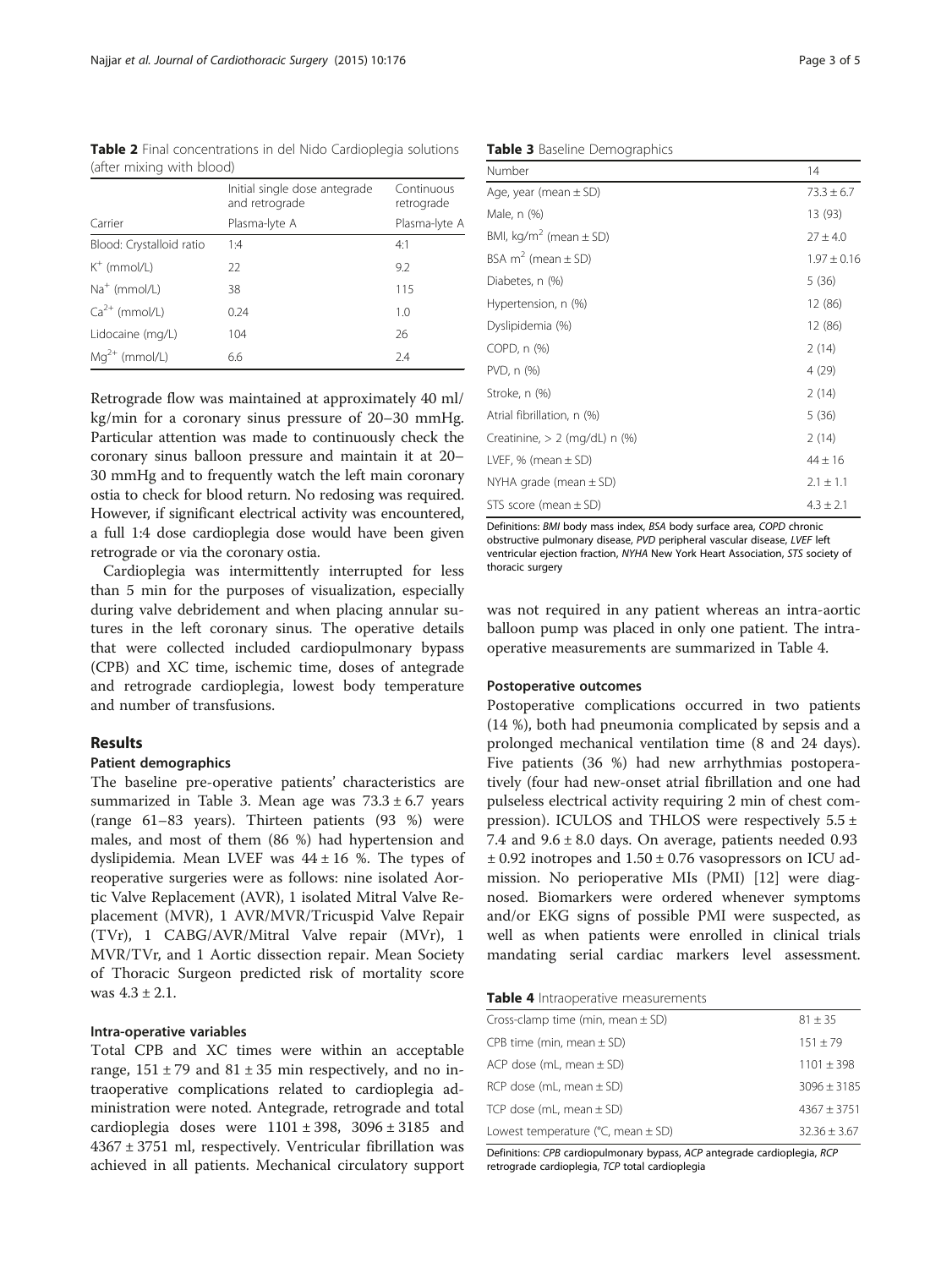Troponin I and CKMB were ordered for four patients (29 %), of which actually only one had a suspicion of PMI, the other three were part of clinical trials. Average postoperative Troponin I was 1.01 ± 0.335 ng/mL (reference range  $0.00-0.008$  ng/mL) and CKMB  $3.58 \pm$ 3.47 ng/mL (reference range 0.5–5.5 ng/mL). Immediate preoperative and postoperative trans-esophageal echocardiographs (TEE) as well as predischarge transthoracic echocardiographs were reviewed in all patients to assess ventricular function preservation. All patients had preservation of left ventricular (LV) function and only three patients (21 %) had slightly worsened right ventricular (RV) function immediately postop (no dysfunction preop to mild dysfunction postop), which in 1 case (7 %) recovered completely by the time the patient was discharged. Moreover, two patients (14 %) had an improvement in RV function from preop to postop with a mild dysfunction not appreciated on the postop TEE. All patients were discharged from the hospital alive for a 0 % 30-day and inhospital mortality. Follow-up duration was  $361 \pm 356$  days and midterm results were excellent with a 100 % survival rate. Moreover, on follow-up echocardiography, there was preservation of LV function in all 14 patients and no new RV dysfunction. Postoperative variables are summarized in Table 5.

#### **Discussion**

The patent IMA graft poses a special concern for surgeons - its dissection and isolation can pose risk, and injury to this vessel during surgery is associated with extremely high rates of mortality [[13](#page-4-0)]. Thus, continuous retrograde administration of cardioplegia in the midst of a patent IMA has become an accepted technique for effective myocardial preservation [[14\]](#page-4-0). Other strategies to manage myocardial protection during reoperative cardiac surgeries with a patient IMA have been described. The

|  | Table 5 Postoperative variables |  |
|--|---------------------------------|--|
|--|---------------------------------|--|

| Inotropes on ICU admission, number (mean $\pm$ SD) | $0.93 \pm 0.92$ |
|----------------------------------------------------|-----------------|
| Pressors on ICU admission, number (mean $\pm$ SD)  | $1.50 \pm 0.76$ |
| Ventilation, days (mean $\pm$ SD)                  | $3.6 \pm 6.5$   |
| PRBCs, units (mean $\pm$ SD)                       | $2.86 \pm 4.96$ |
| Post-op EF, % (mean $\pm$ SD)                      | $45 \pm 14$     |
| ICULOS, days (mean $\pm$ SD)                       | $5.5 \pm 7.4$   |
| THLOS, days (mean $\pm$ SD)                        | $9.6 \pm 8.0$   |
| Complications, n (%)                               | 2(14)           |
| New arrhythmia, n (%)                              | 5(36)           |
| 30-days Mortality, n (%)                           | 0(0)            |
| Follow-up duration, days (mean $\pm$ SD)           | $361 \pm 356$   |
| Cumulative mortality, n (%)                        | 0(0)            |

Definitions: PRBCs packed red blood cells, EF ejection fraction, ICULOS intensive care unit length of stay, THLOS total hospital length of stay

most popular technique is clamping both the aorta and the patent IMA graft with antegrade and retrograde infusion of cardioplegia. The main limitation of that technique are the fact that some areas of the myocardium might be dependent on the patent graft and simply clamping it may lead to suboptimal myocardial protection, as well as the risk of injury to the graft that comes with dissection and clamping [[2, 3\]](#page-4-0). Other strategies that have been described but have not gained widespread popularity are: deep hypothermia alone [[15](#page-4-0)], continuously perfused beating heart [[16](#page-4-0)], endovascular occlusion or supraclavicular clamping of the patent IMA [[17, 18\]](#page-4-0). Despite providing adequate control of blood flow through the graft, manipulation of the graft by itself can cause injury and should probably be avoided whenever possible. Here we report our experience with the combination of antegrade, retrograde and continuous retrograde hypothermic cardioplegia through a patent IMA using Del Nido cardioplegia, a single dose hyperkalemic agent. Our data suggests that we achieved effective myocardial preservation using continuous retrograde administration, as evidenced by the absence of perioperative myocardial infarction, a good LV and RV function preservation, reasonable CPB and XC times, low amount of vasoactive medications post-bypass, and the lack of need for additional mechanical circulatory assistance. Thus, the strategy of antegrade, retrograde, and continuous retrograde cardioplegia administration provided sufficient protection for surgery to be completed without significant hindrance. Spontaneous recovery of rhythm occurred in all patients, and there was only one case of low cardiac output syndrome which required the intraoperative insertion of an IABP. Part of these positive outcomes may be attributed to the fact that the anterior wall of the LV is continuously perfused via the IMA. Nonetheless, use of DN cardioplegia does offer some distinct advantages, such as uninterrupted conduct of surgery, stabilization of calcium handling regulation during the ischemic period [\[19\]](#page-4-0), less need for systemic cooling and a lower total volume of cardioplegia.

Although not fully understood yet, ischemia-reperfusion injury is thought to be at least partly due to an increase in intracellular calcium concentrations in postischemic myocytes. This increase in  $Ca^{2+}$  is related to an increase in intracellular  $\mathrm{Na}^+$  during the ischemic period, causing the Na<sup>+</sup>/ Ca<sup>2+</sup> channel to increase calcium influx [[20](#page-4-0)-[22](#page-4-0)] . As a result of high levels of intracellular  $Ca<sup>2+</sup>$ , the myocytes hypercontract causing irreversible damage to the cytoskeleton and even cell death [\[20\]](#page-4-0) . Therefore, Del Nido cardioplegia provides a theoretical advantage over other cardioplegia solutions in that it is calcium-free and contains lidocaine, an  $Na<sup>+</sup>$  channel blocker, as well as magnesium, a calcium competitor. All of these components contribute to limiting calcium influx in the postperfusion phase. The effectiveness of these mechanisms has been